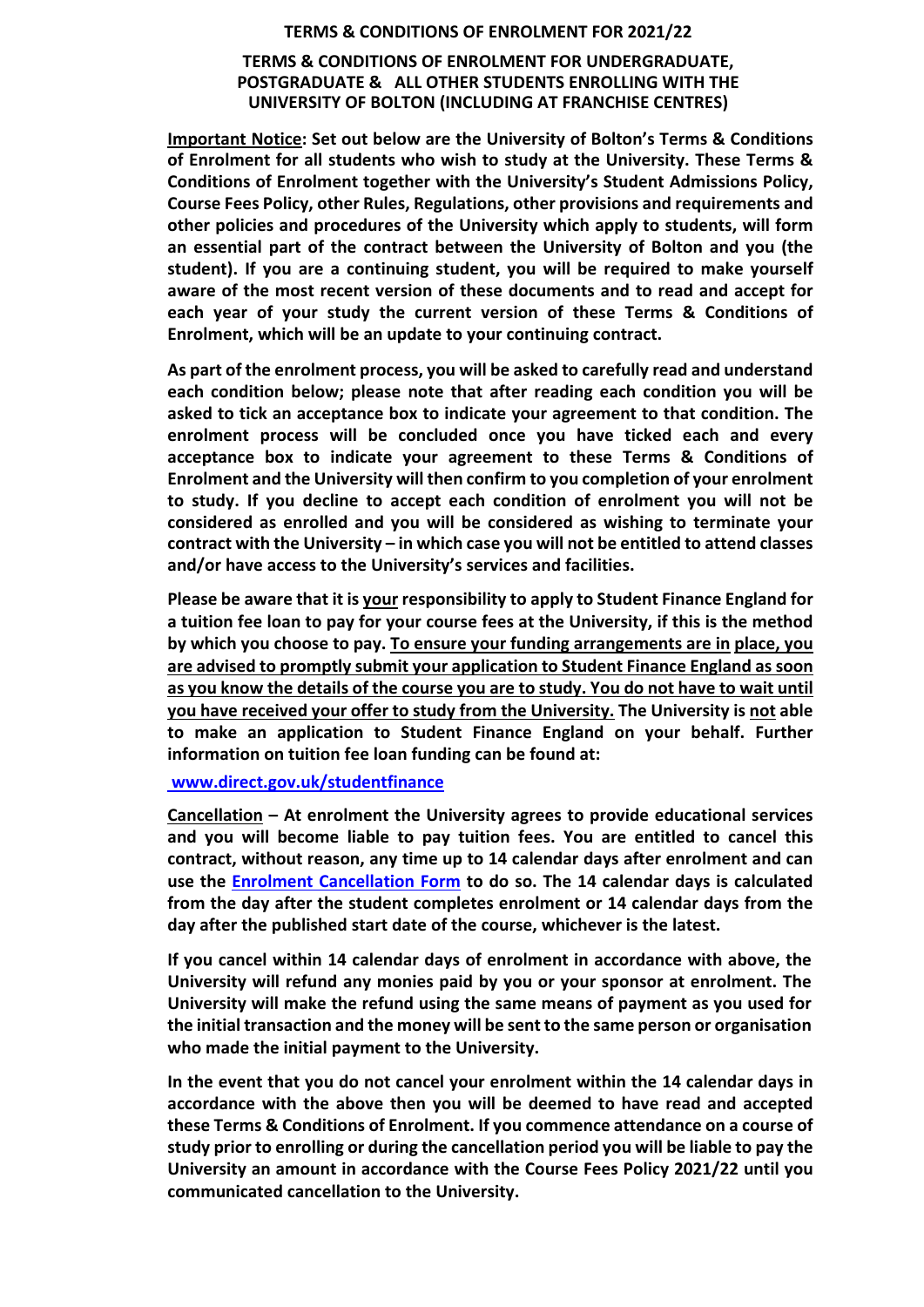**Below are the statements that you will be asked to read and accept as conditions of your enrolment at the University of Bolton ('the University') which form an essential part of the contract between us for your course of study at the University.**

**The University may have to make changes to your contract during the duration of your course; such changes will be fair and communicated to you in annually reviewed and updated Terms & Conditions of Enrolment for each Academic Year.**

**If you are unhappy with any aspect of your course please refer to the Customer Complaints Policy and Procedure (available at:** https://www.bolton.ac.uk/studentpolicy-zone/**).** 

**The University may be required to make timely adjustments in response to the COVID-19 pandemic, for instance, to take into account advice from Public Health England and Government, such as social distancing and lockdown measures. These adjustments may include changes to course delivery (including timetabling, locations and/or remote learning) and changes to course content, length, assessment and awards. Any such changes will be communicated to you in advance in writing and you will be made aware of the options available to you which may include the ability to suspend your studies or transfer to another course.**

- 1. I have been provided with access to and have read and agree to comply with the Rules, Regulations and other provisions and requirements, policies and procedures of the University which apply to me as a student, including amongst other things the **Academic, Examination and Assessment Regulations and Student Disciplinary Procedures** and any third party contract (if applicable) (as set out on the University's website [www.bolton.ac.uk](http://www.bolton.ac.uk/) in the Student Information – Policy Zone directly accessible via [https://www.bolton.ac.uk/student](https://www.bolton.ac.uk/about/governance/policies/student-policies/)[policy-zone//\)](https://www.bolton.ac.uk/about/governance/policies/student-policies/) and I agree to attend, when requested by the University, all mandatory information sessions associated with my enrolment and study at the University.
- 2. I understand and accept that certain subjects may require me to demonstrate particular competence standards before I am accepted on to, progress within or successfully complete, a course or programme of study. I accept that whilst the University will make reasonable adjustments to ensure that I am not disadvantaged in demonstrating my competence, no adjustments will be made to competence standards deemed justifiable to the course or programme of study in question.
- 3. I understand and accept that if I am registered on a course of study leading to a professional qualification I may also be subject to regulations relating to fitness to practice which are drawn up in light of guidance issued by the relevant professional body.
- 4. I accept a place on the course as stated in the on-line enrolment and I agree that I will undertake my studies in a diligent and responsible manner.
- 5. I understand and accept that the University will make every effort to provide education services with reasonable care and skill and in the manner set out in its published material. I accept that the University cannot guarantee that teaching and supervision will be provided by any particular named individuals or mode of delivery. I understand that the content of individual courses are under constant academic review and may change from time to time and any change to a course will be made in consultation with enrolled students affected by the change and in accordance with Modification to a Taught Programme Published Guidelines (available at: https://www.bolton.ac.uk/student-policy-zone/which will be exercised fairly and reasonably and which I will be entitled to receive fair and reasonable notice. The content of course modules and mode of associated assessments may be updated on an annual basis. This is to ensure that all modules are up to date and responsive to employment and sector needs. The published course material and the programme specification contain indicative 'optional modules' that may be subject to change due to circumstances outside of our control. For this reason we cannot guarantee to run any specific optional module. I further understand that I am able to withdraw from my course of study in accordance with the Course Fees Policy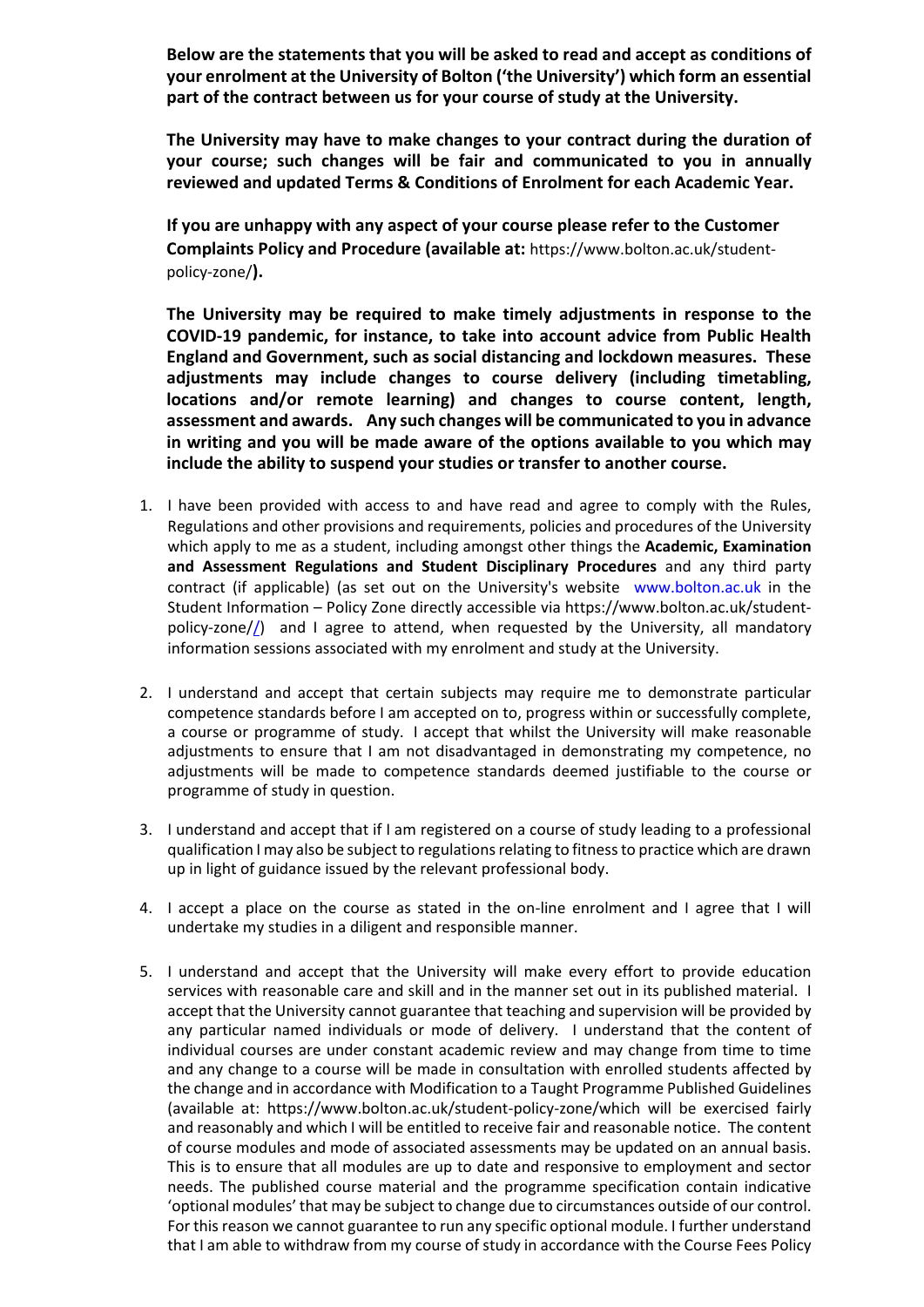if I am adversely affected by any change to my course.

- 6. I understand and accept that external factors such as a pandemic, industrial action or other circumstances beyond the control of the University, may make it impossible for the University to provide those education services offered. For this reason, the University may have to make variations and will make every effort to minimise any disruption that may result from such changes and will seek to provide fair and reasonable remedy to those adversely affected by such disruption.
- 7. I understand and accept it is a condition of my entry on to the course, and my subsequent continuation in each Academic Year, that I formally enrol for each year of study using the University's on-line enrolment process.
- 8. I understand and accept that as a student of the University I will be required to pay various fees for the relevant Academic Year as set out in the University's Course Fees Policy. The first year's course fees and total fees for the normal duration of my course are as set out in my offer letter.
- 9. I understand and agree to comply with the University's Course Fees Policy which is reviewed and updated each Academic Year and is available in the Student Information – Policy Zone (accessible via: https://www.bolton.ac.uk/about/governance/policies/student-policies/) and will pay all fees due by the dates specified by the University. **I accept that it is my ultimate liability to pay for all fees incurred by me for each Academic Year I study at the University irrespective of any sponsorship or other support that I may have.**
- 10. I understand and accept that it is my responsibility to pay my course fees and I understand that I must apply promptly to Student Finance England for a tuition fee loan up to the amount charged by the University if this is the method by which I choose to pay. If I fail to apply, am ineligible to receive a tuition fee loan, or choose to pay my course fees myself, then I understand that the course fees incurred in each Academic Year of study will need to be promptly paid by me in full by the dates specified by the University.
- 11. **I understand and accept that, as set out in the Course Fees Policy (available in the Student Information – Policy Zone at:** https://www.bolton.ac.uk/student-policy-zone/**if my course fees are not fully paid then I may be subject to a range of actions up to and including being withdrawn from my course, being prohibited from attending the University's Degree Congregation and having my final results transcript and award certificate withheld.**
- 12. I understand and agree that should I enrol on a course with an industrial placement year then I will be required to enrol for the academic year that I am on placement and agree to pay the required tuition fees for the year(s) that I am on placement. I also understand that I may be required to sign a contract of employment with the placement provider for the duration of the placement.
- 13. I understand and I am fully aware that providing false or inaccurate information including verification of my identity when enrolling can lead to disciplinary, financial and legal action being taken against me, to my enrolment on the course being cancelled or restricted and any contributor to my course fees or funding being so informed. I understand and I am fully aware that if my course involves a professional accreditation or potential registration, it may also lead to consideration of fitness to practise in line with the fitness to practise procedure available in the Student Information – Policy Zone (accessible via: https://www.bolton.ac.uk/student-policy-zone//).
- 14. I agree to provide and keep updated an emergency contact name and details for use by the University at its discretion.
- 15. I understand and agree to the University holding and processing my personal data, including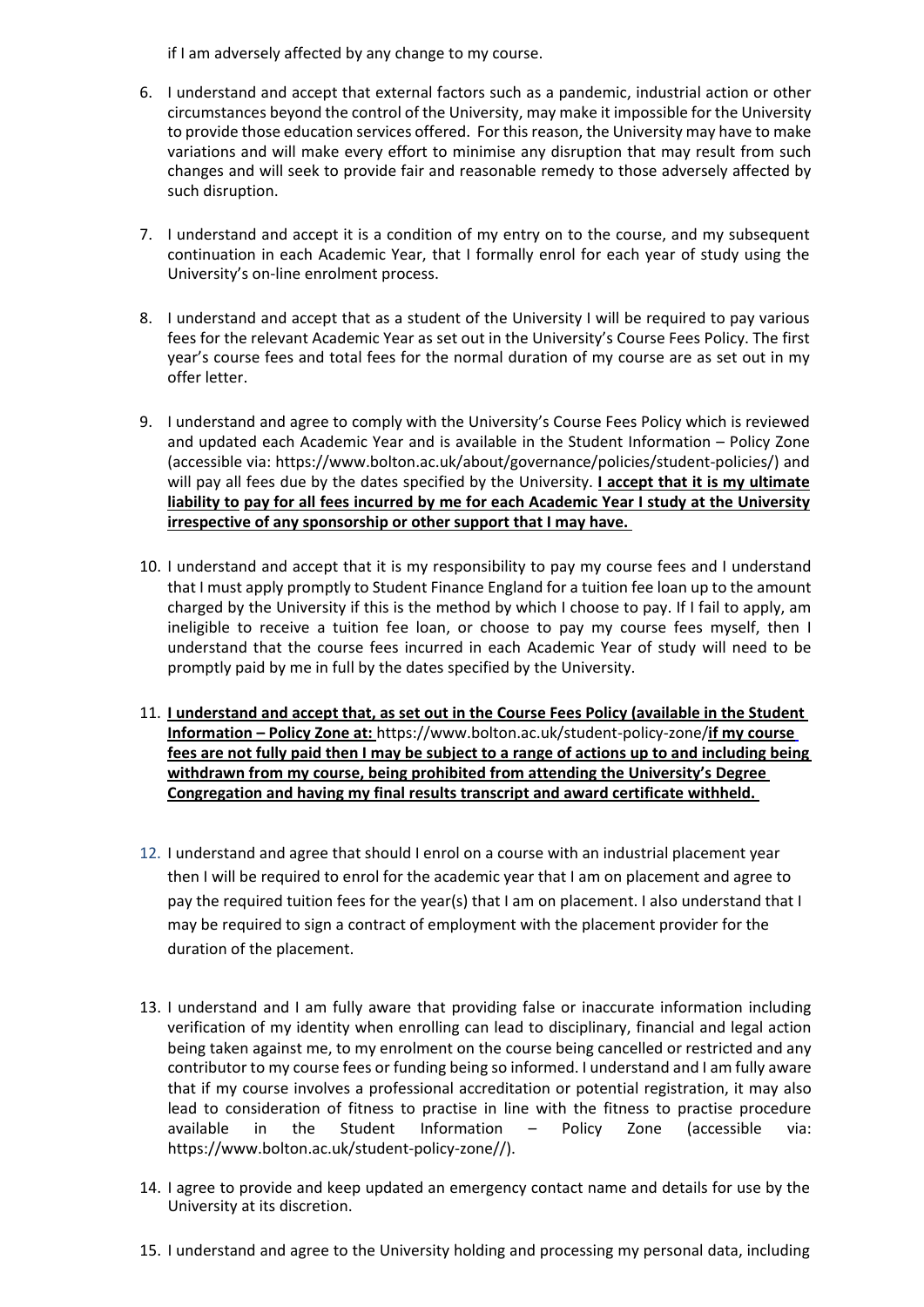special category and criminal convictions and offences personal data, contained in my student record, obtained from me or other people or agencies whilst I am a potential, current or past student of the University as set out in the current Data Protection Policy and Student Privacy Notice that explain how the University collects, processes and uses personal data, available in the Student Information – Policy Zone (accessible via https://www.bolton.ac.uk/studentpolicy-zone//). I understand and I am fully aware of the University's policies relating to data protection.

I understand that in some circumstances, it may be necessary for the University to transfer my personal data to a country outside the UK and European Economic Area (for example, if I undertake a course in such a country, or that is my country of origin) and that by completing this on-line enrolment I consent to the transfer of data in these circumstances and for those purposes.

- 16. I agree to the disclosure to third parties (who demonstrate to the University's satisfaction an acceptable and justifiable need to know) of the fact that I am registered for an award of the University and my enrolment status, course details and academic results. In the event I withdraw my consent to this then I will immediately inform the Student Data Manager in the Student Data Management Department in writing.
- 17. I agree to the University using data in the form of photographs of classroom situations or general activity in common areas of the University as part of its general marketing materials (where I may be present) and I agree to the University recording lectures and presentations (where I may attend such activities) for later access as part of the University's learning resource.
- 18. I understand and agree that the ownership of any intellectual property arising during the course of my studies at the University will in the first instance belong to the University to enable the protection of the ownership rights of all parties involved and that I may ask for a transfer of the intellectual property back to me (which will not be unreasonably withheld) in accordance with the University's Intellectual Property Rights Policy available in the Student Information – Policy Zone (accessible via https://www.bolton.ac.uk/student-policy-zone/
- 19. I confirm that the information I have provided to satisfy and complete my enrolment at the University is to the best of my knowledge correct.
- 20. I understand and agree that if I am aware or subsequently become aware of any personal circumstances in the past or present that may reasonably be regarded as materially affecting my enrolment as a student of the University then I must promptly inform the Student Data Manager in the Student Data Management Department in writing.
- 21. I understand and agree that I must declare all information relating to any criminal convictions in the period between application and enrolment promptly to the Admissions Team in writing prior to enrolment.

I understand that I must declare all information relating to any criminal convictions after enrolment and during the course of my studies at the University promptly to the Student Data Manager in the Student Data Management Department in writing.

- 22. I understand that the University may require me to verify my identity and if requested I will promptly provide verification of my identity to the University within the timescales specified by the University.
- 23. I understand and agree that if I suspend my studies temporarily and return at a later date or if I am required to repeat part of my course of study then I will be required to agree to the Terms & Conditions of Enrolment for the year in which I return which will be an update to my continuing contract with the University.
- 24. I accept and understand that in the event that I wish to transfer to a new course, level or mode